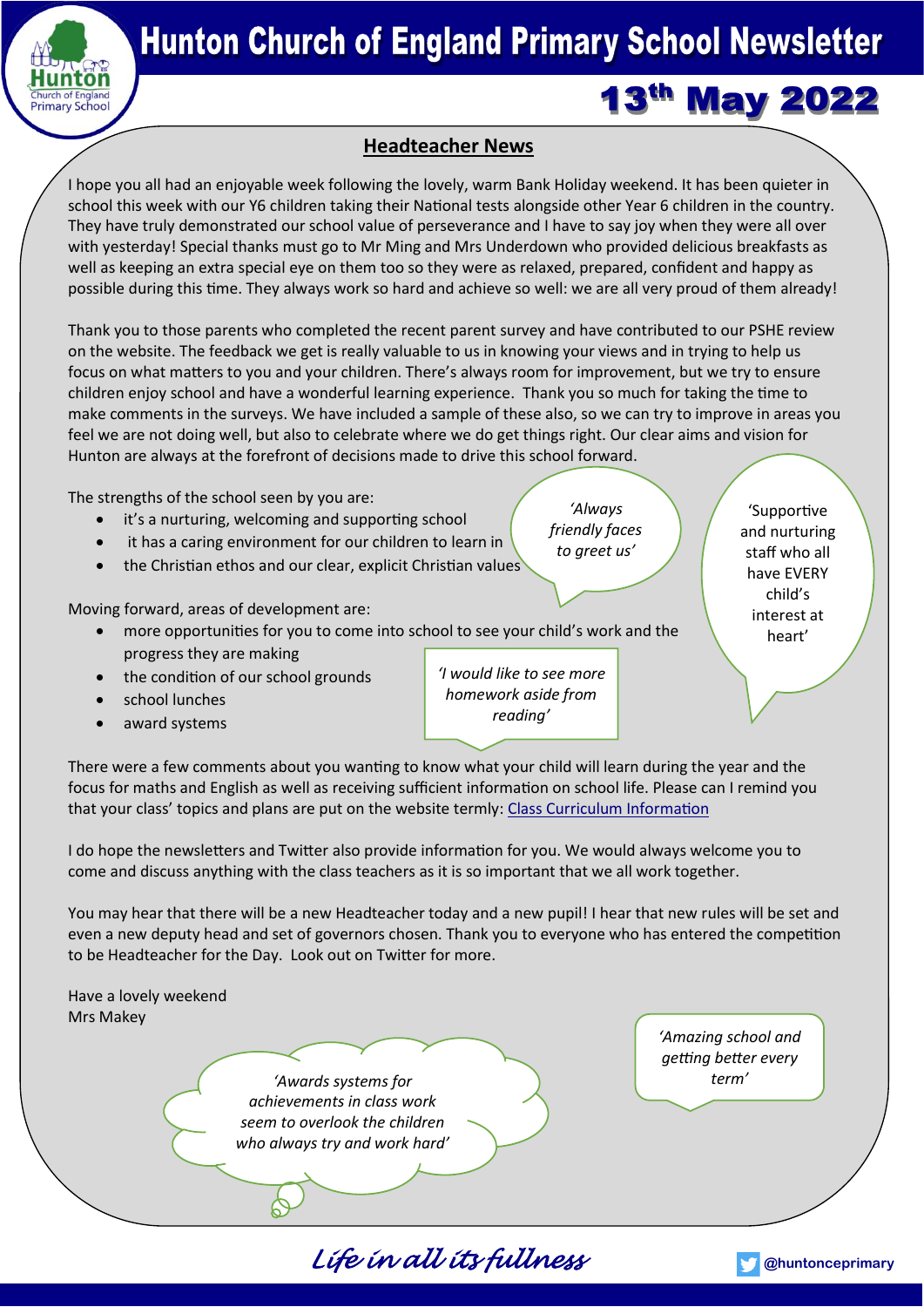

### **Star of the Week**

Every week, each class nominates a pupil as 'star of the week' for an outstanding achievement or learning that has taken place. Their achievement will be linked to the Christian value they show. Look out for it on their certificate.

A huge well done to the children who got awarded star of the week! Congratulations for all their hard work.

|                  | $w/e 6th$ May | $w/e$ 13 <sup>th</sup> May |
|------------------|---------------|----------------------------|
| Devas            | Hallie        | Katie                      |
| <b>Bannerman</b> | Naomi         | Mabel & Elsie              |
| Porteous         | Tabitha       | Evelyn                     |
| <b>Borton</b>    | Sofia         | All of Yr 6                |

**Zero tolerance – Abusive or aggressive behaviour** Our staff come to work to educate your children, and it is important for all members of our staff to be treated with courtesy and respect.

Any aggressive or violent behaviour towards our staff within our school grounds will not be tolerated under any circumstances.

Anyone giving verbal abuse to members of staff, either in person or over the telephone, will be sent a letter from the Headteacher advising that this behaviour will not be tolerated. Any future violation of this will result in the person not being allowed within the school grounds.

We feel sure that you will understand that proper behaviour is absolutely necessary for our staff and children and that non-observance will not be tolerated.

| <b>Dates</b>                   |                               |
|--------------------------------|-------------------------------|
| Monday 25 <sup>th</sup> April  | Athletics after school club   |
| – Monday 23 <sup>rd</sup>      | $3:15-4:15$ pm                |
| May                            | <b>Yrs 3-6</b>                |
| Tuesday 19 <sup>th</sup> April | Really Wild after school club |
| - Tuesday 24 <sup>th</sup>     | 3:15-4:15pm                   |
| May                            | Yrs R-6                       |
| Wednesday 20 <sup>th</sup>     | Dance club                    |
| April-                         | 3:20-4:20pm                   |
| Wednesday 25 <sup>th</sup>     | $Yrs$ R-6                     |
| May                            | The Right Step Dance Co       |
| Thursday 26 <sup>th</sup>      | Tennis after school club      |
| April - Thursday               | 3:15-4:15pm                   |
| $26th$ May                     | Yrs $3-6$                     |
|                                | Katie B's tennis coaching     |
|                                |                               |
| Friday 13 <sup>th</sup> May    | <b>INSERT NAME</b> gets to be |
|                                | Headteacher for the day       |
| Friday 20 <sup>th</sup> May    | Non-uniform day - please      |
|                                | bring a bottle to go towards  |
|                                | our bottle tombola            |
| Saturday 21 <sup>st</sup> May  | May Fayre 11-3pm              |

### **Twitter Pictures**

With each class now having a new iPad (with much thanks to our wonderful PTA) we are now able to take more photos of children's work and activities for you to see. However, when we take pictures of the children for Twitter we try to be extremely careful in making sure we only post images of children with consent. There may be some images of children without consent in the background of pictures or of their side profile or back of head. We would only post an image when we feel children are unrecognisable to the public, however if you are unhappy with any image posted please let us know and we are happy to remove it.

**School Uniform reminder** No jewellery (except small stud earrings) should be worn.



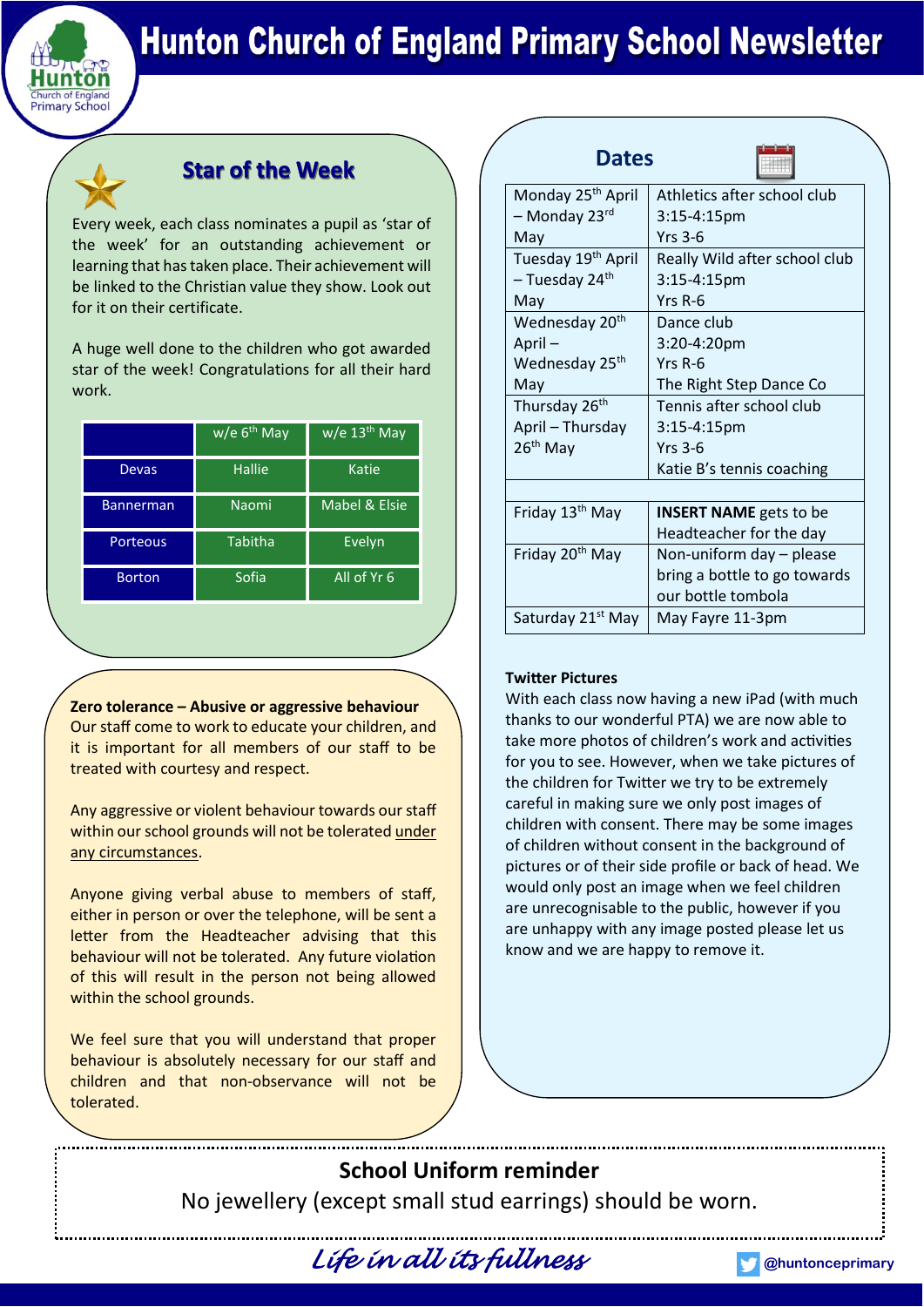

#### **Attendance**

Together with yourselves we are sure that you recognise that good attendance enables good learning and progress. It is important that your child is at school on time, ready for learning. Learning does start straight away and being late in class can mean that your child misses the essential start of a lesson and then finds it hard to engage.

In order to ensure that the children have a settled start to the day, we would ask all parents to make sure that their children arrive before their start times. Borton and Porteous – 8:40am Devas and Bannerman – 8:45am

#### **Good attendance means...**

Being in school at least 95% of the time (180-190 days a year)

There are 365 days in a year and 190 days in a school year.

This leaves 175 days for holidays, shopping, birthday treats and nonurgent medical appointments.



Best Chance of Success Serious Impact on Education

*For the past 2 weeks these were the class attendance totals:*

*Devas 86% Bannerman 98% Porteous 92% Borton 96%*

*Well done to Bannerman who achieved the highest attendance for 2<sup>nd</sup> – 13<sup>th</sup> May 2022.* 

### **Twitter**

#### [@huntonceprimary](https://twitter.com/HuntonCEPrimary)

Remember to check out our Twitter page which is updated on a daily basis with information and photos about what the children have been up to.



#### **New Ipads**

Thank you to everyone who supported us in 2021. Due to the generosity we were able to buy 3 new ipads for the classes and a new sound system which we can use at events including sports day and the May Fayre. The PTA work hard to raise money for our lovely school so it is wonderful to have the support of our parents and carers.

#### **May Fayre**

 $\sim$ 

If you can spare any time on the day to help set up beforehand or "man" a stall on a rota basis, please add your name to the sign-up sheet on the main doors at reception.

If you would like information on anything related to the fayre, please email [pta@hunton.kent.sch.uk](mailto:pta@hunton.kent.sch.uk)

We need your help to make the fayre a big success so any help you can give will be most appreciated.